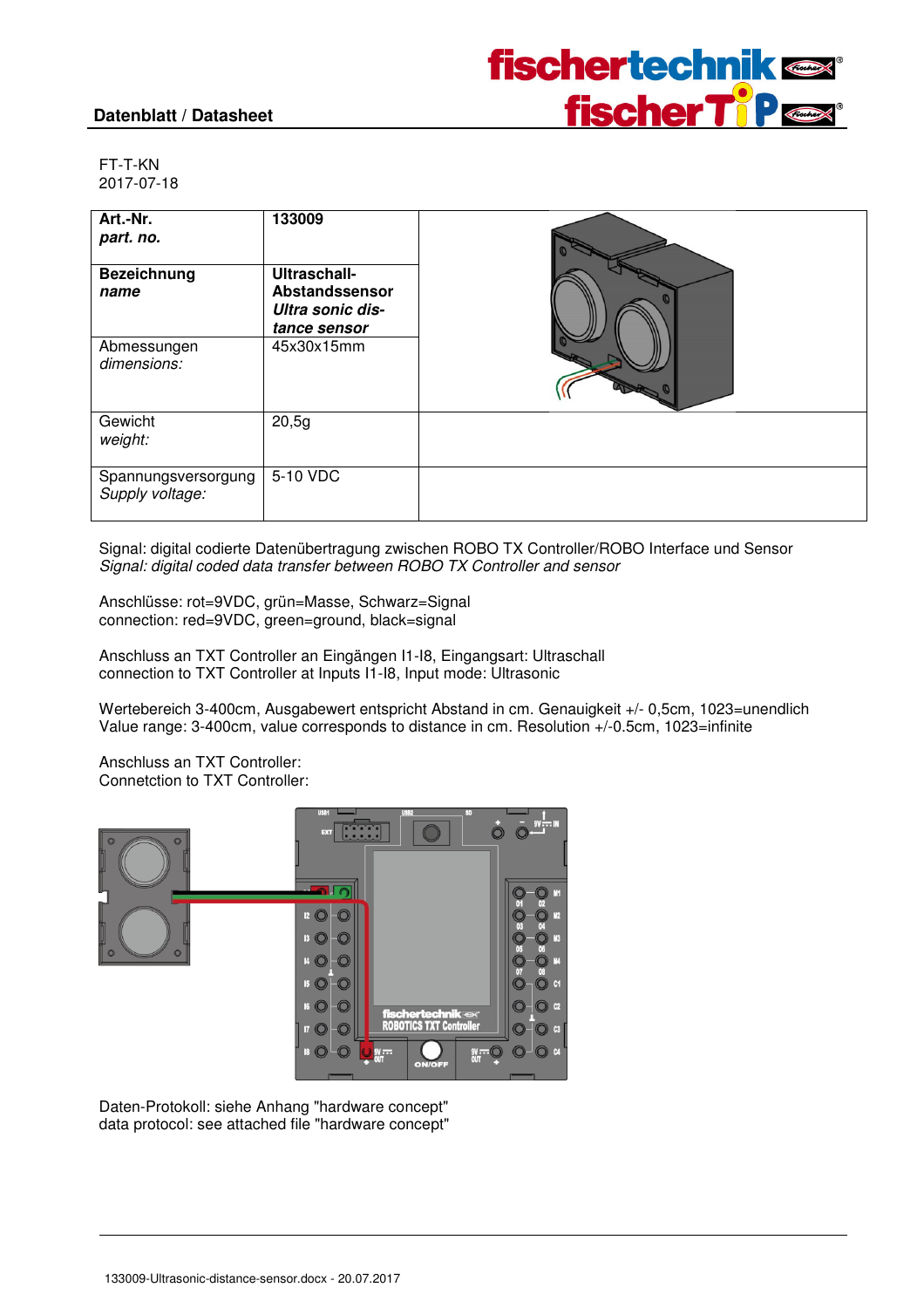# **Hardware - Concept USONIC2008 RevA Ultrasonic distance sensor modul**

### **1. Features**

- Distance measurement from 4 400 cm
- Double ultrasonic speaker for low distance recognition
- accuracy better than 2% or 1 cm (partly temperature compensated)
- bidirectional digital interface, resolution 0,5 cm (10bit)
- 3-wire interface, connectable to universal Interface2008 inputs
- Multi sensor use without influence (up to 8)
- Voltage supply 5 10 Volt

### **2. Diagram**

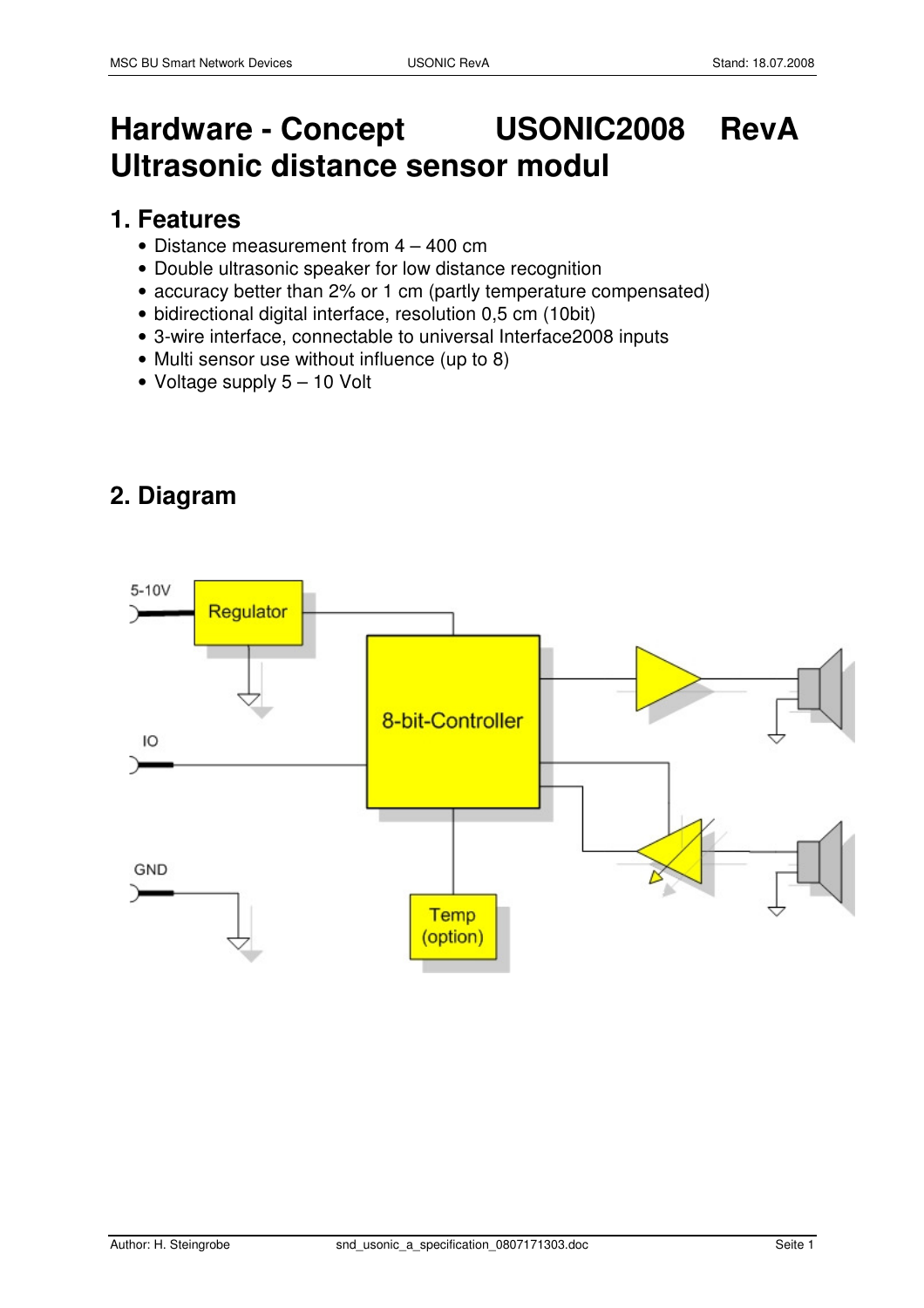## **2. Protocol**

#### **2.1 Single bidirectional IO-Line**

• Ultrasonic sensor waits for host trigger pulse to synchronize all sensors



#### **2.2 Host query**

- low pulse with 78,125 us duration  $($  = '0'-Byte with 115200 Baud, 8N1)
- tristate after 90us
- repeated every 10ms

#### **2.3 Sensor answer**

- sensor synchronizes to falling edge
- 2 Byte answer in 0.2 1ms timeslot
- Asynchron, 115200 Baud, 1 Startbit, no parity, 1 Stopbit
- Output: open collector, 100K-Pullup to Vin (5-10V)
- answer is not mendatory
- without host trigger sensor goes into standby
- weak pullup at sensor side (avoids floating during undriven states)
- protocol expandable to ASN1 protocol chain

#### **2.4 Sensor answer: 2 Bytes**

• First Byte

| r, | D6                |         | D4 | ◡      |  | D( |
|----|-------------------|---------|----|--------|--|----|
|    | <br>-177<br>alid# | .<br>דו |    | н<br>◡ |  |    |

• Second Byte

|  | Λ |  |  |
|--|---|--|--|

o Bit Definition

| $\circ$ | Valid#: | $0 =$ valid, | $1 =$ unvalid |
|---------|---------|--------------|---------------|
|         |         |              |               |

- $\circ$  W/D#:  $0 =$  distance, 1 = weight
- $\circ$  ID: 0 = first echo, 1 = second echo, 2 = third echo
- $\circ$  L9..0: 10 bit, distance (0.5 cm), weight in range from 0 64
- $\circ$  Val=0x000 distance lower than 4 cm
- o Val=0x3FF distance higher than 400 cm